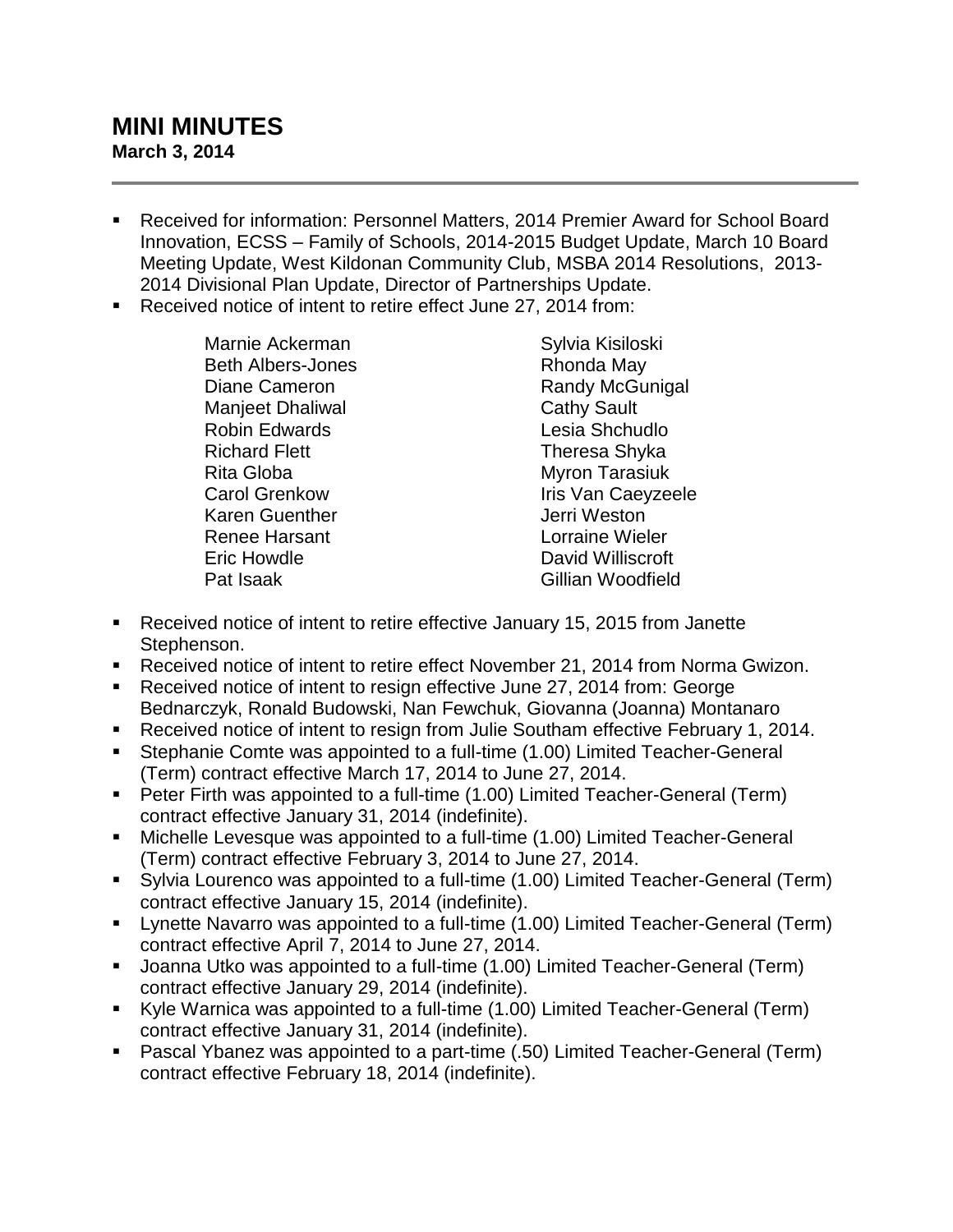- The following teachers were appointed to Substitute Teacher contracts effective the 2013-2014 school year: Vanessa Burridge, Sereen Conner, Kevin Denchuk, Harwinder Kaur, Yvonne Prairie, Diana Tabor, Justine Vallis.
- The following were granted leaves of absence, without pay, effective the 2014-2015 school year: Sacha Amaladas (1.00), Elma Arthurson (1.00), Chad Wilson (1.00).
- Elizabeth McConnell was appointed to a part-time (4 hours per day) educational assistant position effective January 27, 2014.
- **EXT** Linda Beilner was appointed to a full-time (7.00 hours per day) child care coordinator position term effective January 31, 2014 to June 27, 2014.
- **Approved:** 
	- The Board approved the Land Exchange Agreement for Portion of Public Reserve A, Plan 34650 (south of Amber Trails, west of Allan Blye Drive) for Lot 3, Plan 23200 (School Division Land) with the City of Winnipeg.
	- Administration to negotiate the purchase of 630 / 640 Jefferson Avenue.
	- That the Board authorize Trustees Juan and/or Dabee to receive the Board Ballots to which the Seven Oaks School Division is entitled at the 2014 Annual Convention of the Manitoba School Boards Association.
	- That the Regular Board meeting scheduled for Monday, March 17, 2014 be changed to Monday, March 24, 2014.
	- That the Seven Oaks School Division endorse the Metro Winnipeg Community Safety Protocol as presented at the January 2014 Region 5/6 meeting.
	- That the Board sign the Measurable Responsibility Letter of Understanding for Amber Trails School (Principal/Vice Principal) with the Seven Oaks Teachers' Association.
	- That the Board sign the letter of understanding regarding C.V.E. Teacher, Plumbing and Pipe Trades program with the Seven Oaks Teachers' Association.
	- That the Board direct administration to prepare a rental agreement for the Ukraine-Kyiv Pavilion for use of Garden City Collegiate from July 28, 2014 to August 11, 2014 for Folklorama 2014.
- That Educational Leave be granted to the following:
	- Corrie Krahn, Ryan Smithson, Amey Ogidan; Maples -15 days
	- Manoj Nowrang, Maples 10 days
	- Lindsay Brown, Maples 15 days
	- Erid Mendoza, on behalf of O. V. Jewitt staff 12 days
	- Sari Rosenberg, on behalf of R. F. Morrison staff 40 days
	- Janelle Prairie, on behalf of Belmont staff 18 days
	- Kirk Baldwin on behalf of the Math Renovation Team of Met School, Maples Collegiate, West Kildonan Collegiate and Garden City Collegiate - 10.5 days
	- Erin Murphy, Monika Wakefield, Cathy Foy; O. V. Jewitt 9 days
	- Barb Gajda, Dustin Hughes, Gabe Kraljevic, Lindsay Turbett; Garden City Collegiate - 16 days
	- Karen Hiscott, Constable Finney 8 days
	- Kristin Chartrand and Roni Pirot, Riverbend 13 days
	- Jean McLeod, Maples 3 days
	- Madeleine Kettner, Riverbend 3 days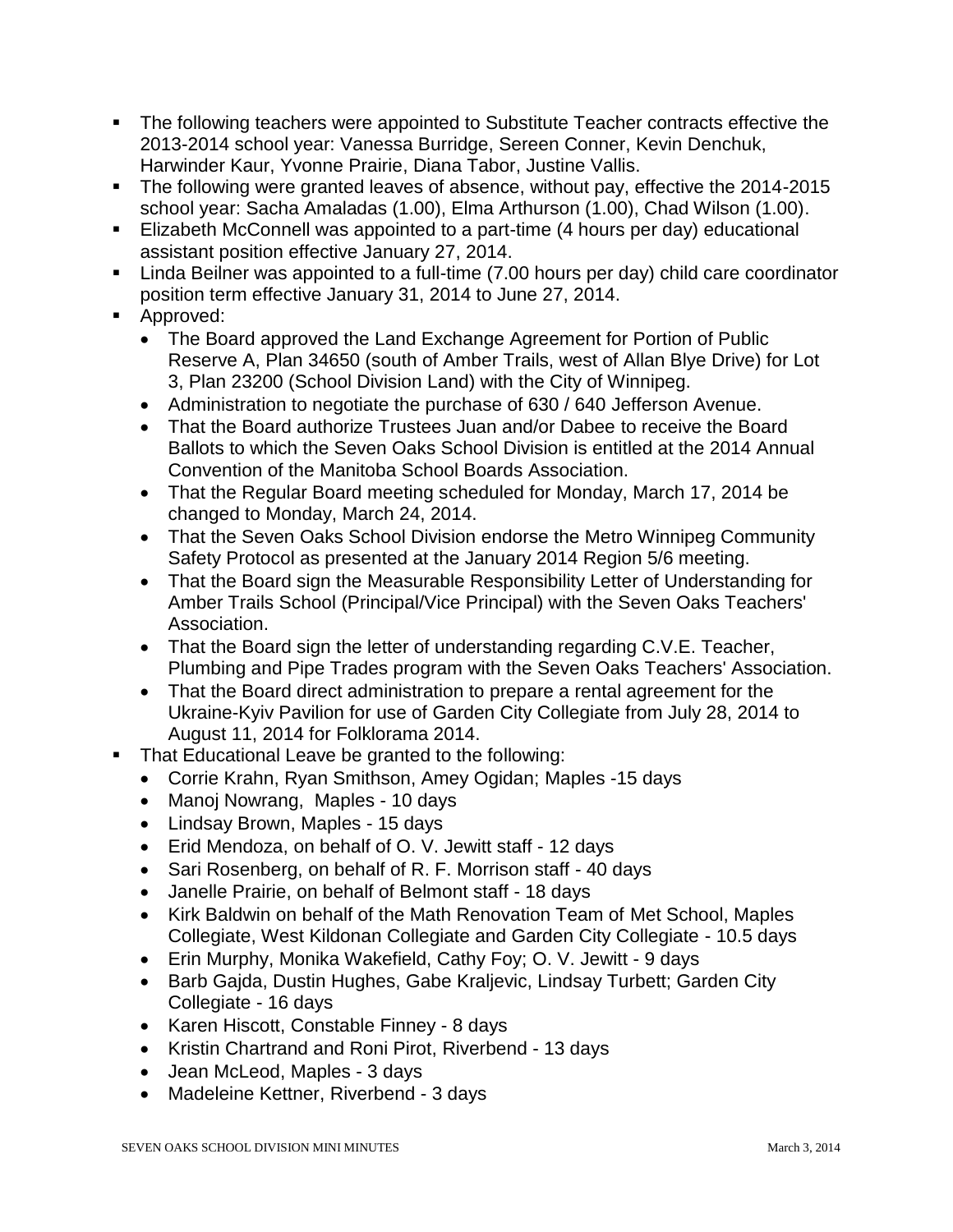- Lauren Henry, Allison Waskul, Alex Hall, Suzi Prazeres 16 days
- Barb Cerilli, on behalf of Victory School staff 12 days
- Dina Drabyk, on behalf of Constable Finney staff 16 days
- Kim Crass, Kira Crilly, Rachel McWilliam, Riverbend 17.5 days
- Stephan Arnold, James Nisbet 12 days
- Angelique Khan, on behalf of ESOMS staff 16 days
- Jennifer Hall, Jessica Robinson, Jennifer Streilein, Syd Korsunsky 18 days
- Approved for Payment:
	- Cheques  $\#2141836$  to  $\#2142122$  and  $\#801$  to  $\#806$ , US cheques  $\#214083$  to #214098, direct deposits #20143188 to #20144010 and pre-authorized debits #2014091 to #2014093 and #2014102 to #2014117 in the amount of \$5,243,060.02 be approved.
	- Invoice No. 4245 for the new Amber Trails School project in the amount of \$15,265.33 be paid to Prairie Architects Inc.
	- Invoice No. 382 for the new Amber Trails School project in the amount of \$2,152.50 be paid to QCA Building Envelope Ltd.
	- Statutory Holdback on Certificate of Payment No. 9 for the new Amber Trails School project in the amount of \$66,493.38 be paid to the Seven Oaks School Division / Bockstael Construction account.
	- Statutory Holdback on Certificate of Payment No. 7 for the Maples Collegiate Commons addition in the amount of \$33,498.96 be paid to the Seven Oaks School Division / Bockstael 449 Maples Commons account.
	- Invoice No. 12947 for the Edmund Partridge Elevator / Grooming Room project in the amount of \$3,929.23 be paid to Number Ten Architectural Group.
	- Invoice No. 12945 for the Elwick Elevator and Grooming Room project in the amount of \$1,891.65 be paid to Number Ten Architectural Group.
	- Invoice No. 837085 for the Garden City Collegiate East Exterior Wall and Roof project in the amount of \$10,052.11 be paid to Stantec Consulting.
	- Invoice No. 831582 for the Garden City Collegiate East Exterior Wall and Roof project in the amount of \$12,501.90 be paid to Stantec Consulting.
	- Invoice No. 50343 for the Maples Collegiate Geothermal project in the amount of \$12,111.75 be paid to SMS Engineering Limited.
	- Invoice No. 4255 for the new Red River School project in the amount of \$23,250.67 be paid to Prairie Architects Inc.
	- Statutory holdback on Certificate of Payment No. 5 for the Victory Site Daycare project in the amount of \$13,879.07 be paid to the Seven Oaks School Division / Gateway 441 Victory Daycare account.
	- Invoice No. 5601 for the Victory Site Daycare project in the amount of \$2,573.79 be paid to MCM Architects Inc.
	- Invoice No. 394 for the Victory Site Daycare project in the amount of \$979.13 be paid to QCA Building Envelope Ltd.
	- Statutory Holdback on Certificate of Payment No. 4 for the Victory Site Daycare project in the amount of \$17,453.15 be paid to the Seven Oaks School Division / Gateway 441 Victory Daycare account.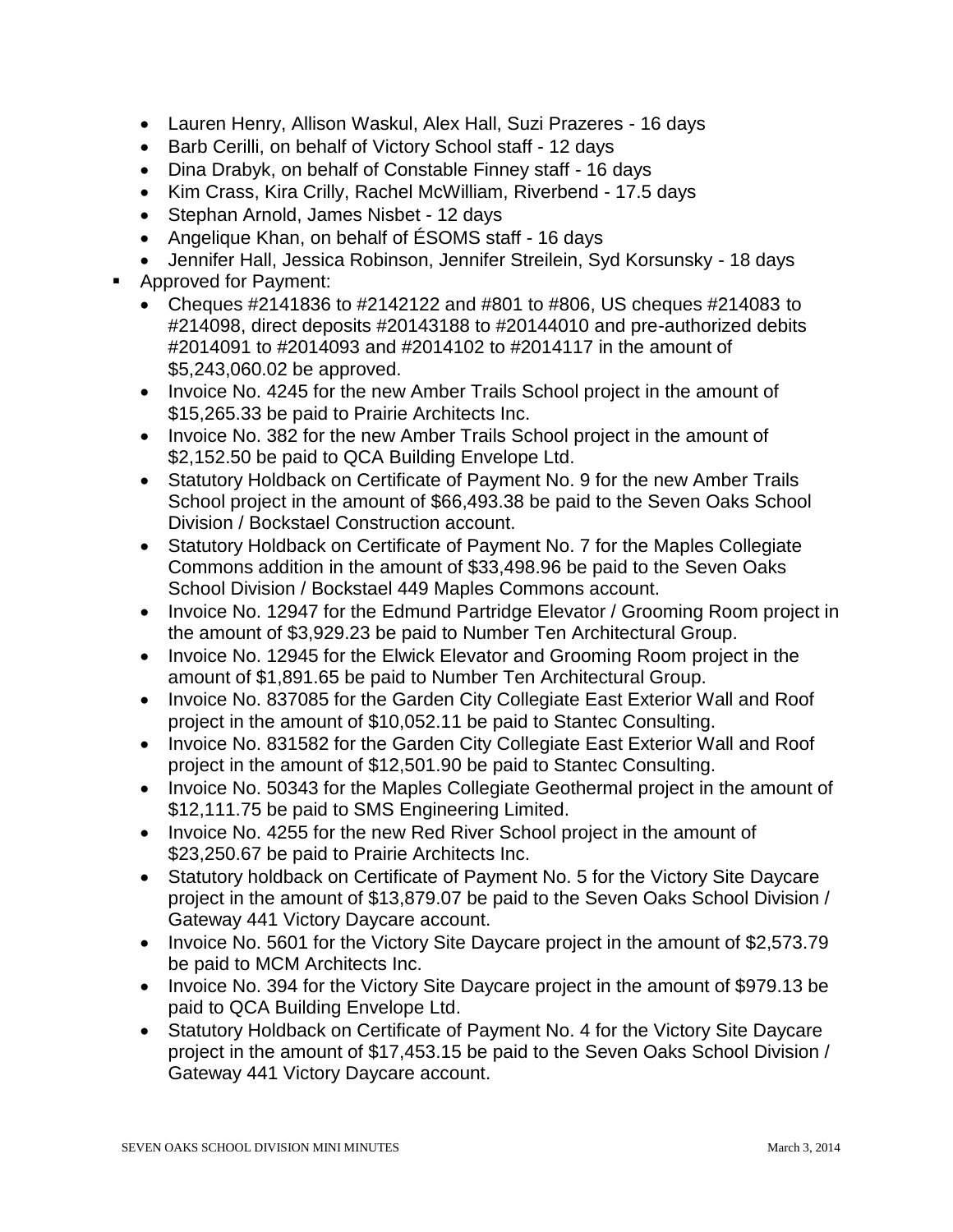- Invoice No. 5593 for the Victory Site Daycare project in the amount of \$3,242.00 be paid to MCM Architects Inc.
- Conference Reports Received From:
	- Howard Ryant, Principal, Collicutt School: Learning and the Brain Conference: Teaching Self Aware Minds, February 13 to 15, 2014 - San Francisco, California.
	- Cynthia Dutton, Principal, Margaret Park School: COSL Winter Conference Activating Change: Implementing Essential Ideas in Leadership, Technology and Assessment, February 13 to 14, 2014 - Winnipeg.
	- Cathy Horbas, Principal, West St. Paul School: Managing Things: Leading People, February 6 & 7, 2014 - Saskatoon, Saskatchewan.
- Correspondence received from:
	- Kyle Blaquiere, Public Schools Finance Board: Garden City Collegiate, Design Development, PSFB Project #SO GCC ST 2013 1.
	- Elwick Park Site Improvement Phase Two.
	- R. John Weselake, A/Executive Director, Public Schools Finance Board: Deadline for submission of modular classroom unit requests for 2014-15.
	- Labour Relations, Manitoba School Boards Association: Up-Date: CPI, Unemployment Rate, Regional Trends.
	- David Yeo, Director, Manitoba Education and Advanced Learning: Kindergarten to Grade 3 Smaller Classes Initiative Funding 2014-2015.
	- The Education Administration Act: Appropriate Disciplinary Consequences in Schools Regulation.
	- Canadian Education Association: The Facts on Education. What is the value of standardized testing?
	- Louis Riel School Division: Assistant Superintendent bulletin.
	- Manitoba Education Research Network: Special Forum: "Inquiry into Social Studies Education".
	- Carolyn Duhamel, Executive Director, Manitoba School Boards Association: University of Manitoba's revised After-Degree Bachelor of Education program.
	- Floyd Martens, President, Manitoba School Boards Association: Manitoba School Boards Association 2014 Convention.
	- National Aboriginal Trustees Gathering: Walking the Path of Lifelong Learning, July 2 to 3, 2014 - Niagara Falls, Ontario.
	- Pembina Trails School Division: Assistant Superintendent Program Bulletin.
	- Manitoba News Release: Province continues progress with investments for smaller classes for students. Success in Life Depends on Access to Quality Education in Early Years: Minister Allum.
	- R. John Weselake, A/Executive Director, Public Schools Finance Board: Consultation with The Public Schools Finance Board (PSFB) and School Divisions on Development Plan (DP)/Secondary Plan Reviews and Major DP Amendments.
	- Understanding the Role of School Division Secretary-Treasurer Workshop.
	- Proclamation Province of Manitoba: Manitoba Inclusive Education month.
	- MCM Architects Inc.: Change Order No. 6 Victory School Daycare.
	- Lieutenant Governor's Medal for Literacy: Call for Nominations 2014.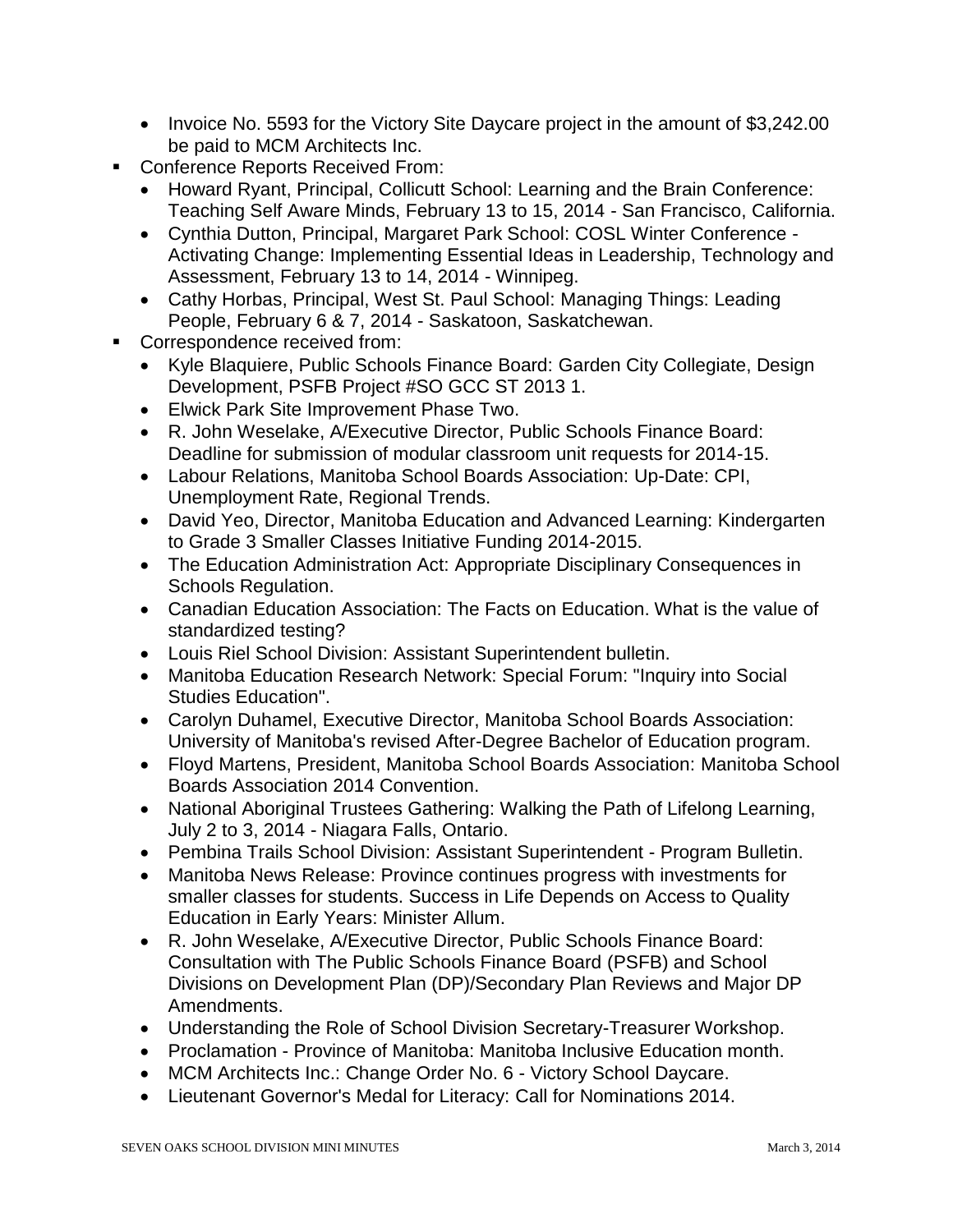- Manitoba Education and Advanced Learning: Scientists in the Classroom Grant.
- Manitoba Liquor Control Commission: Liquor Laws and Youth program.
- Clean Air Day Walk to School 2014: Poster Contest.
- Canadian Assessment for Learning Network: Assessment for Learning: What Have We Learned? Where Are We Going? Conference.
- University of Manitoba Centre for Professional & Applied Ethics: Ethics Essay Competition: Are Social Media Making Us Anti-Social?
- ASCD Manitoba: Penny Kittle: Engaging Adolescents in Authentic Reading and Writing workshop.
- City of Winnipeg: Variance Order, premises southeast corner of McPhillips Street and Murray Avenue.
- James Allum, Minister of Education: Provincial Code of Conduct: Appropriate Interventions and Disciplinary Consequences.
- Lynne Mavins, Director, Manitoba Education and Advanced Learning: Information pertaining to 2014-2015 funding.
- Glen Endler, Accountant, Public Schools Finance Branch: Debenture agreement and Schedule "A" to By-Law No. 1-2014.
- Public Schools Finance Branch: West St. Paul School and École Belmont School 2012/2013 Additional Support Siting Portable Classrooms.
- Public Schools Finance Board: École Belmont, O.V. Jewitt, Arthur E. Wright and École Leila North Schools Portable Classroom Additions - Additional Support for Legal Fees.
- Glen Anderson, Staff Officer Benefit Plans, Manitoba Teachers' Society: Notice that the Short Term Disability Plan currently in place will be changing insurers from Wawanesa to a plan that will be self-insured through MTS.
- Number Ten architectural group: Maples Collegiate Student Commons Addition Change Order No. 17.
- Number Ten architectural group: Maples Collegiate Student Commons Addition Change Order No. 18.
- Canada Green Building Council: Registration of K-5 Red River French Immersion School - LEED Canada for New Construction and Major Renovations 2009.
- Manitoba School Boards Association ebulletin February 26, 2014.
- Ross Metcalfe, Superintendent, Interlake School Division: Retirement celebration May 9, 2014.
- Heather Demetrioff, Associate Director, Manitoba School Boards Association: Closure of Elephant and Castle Restaurant during the AGM.
- James Allum, Minister of Education: Approval of Borrowing By-law No. 2-2014 Fiber Wide Area Network (WAN).
- Laurie McDougall, Marketing & Communications Coordinator, Cambrian Credit Union: Learning for Life Award program for the 2013-2014 school year.
- SOEF AGM: Tuesday, March 18, 2014 from 5:00 p.m. to 6:00 p.m., Canad Inns Garden City.
- Pembina Trails School Division: Community Report Winter 2014.
- Manitoba Education and Advanced Learning: School and Family Approaches to Intervention and Prevention: Addressing Self/Peer Exploitation (SPEX) guide to